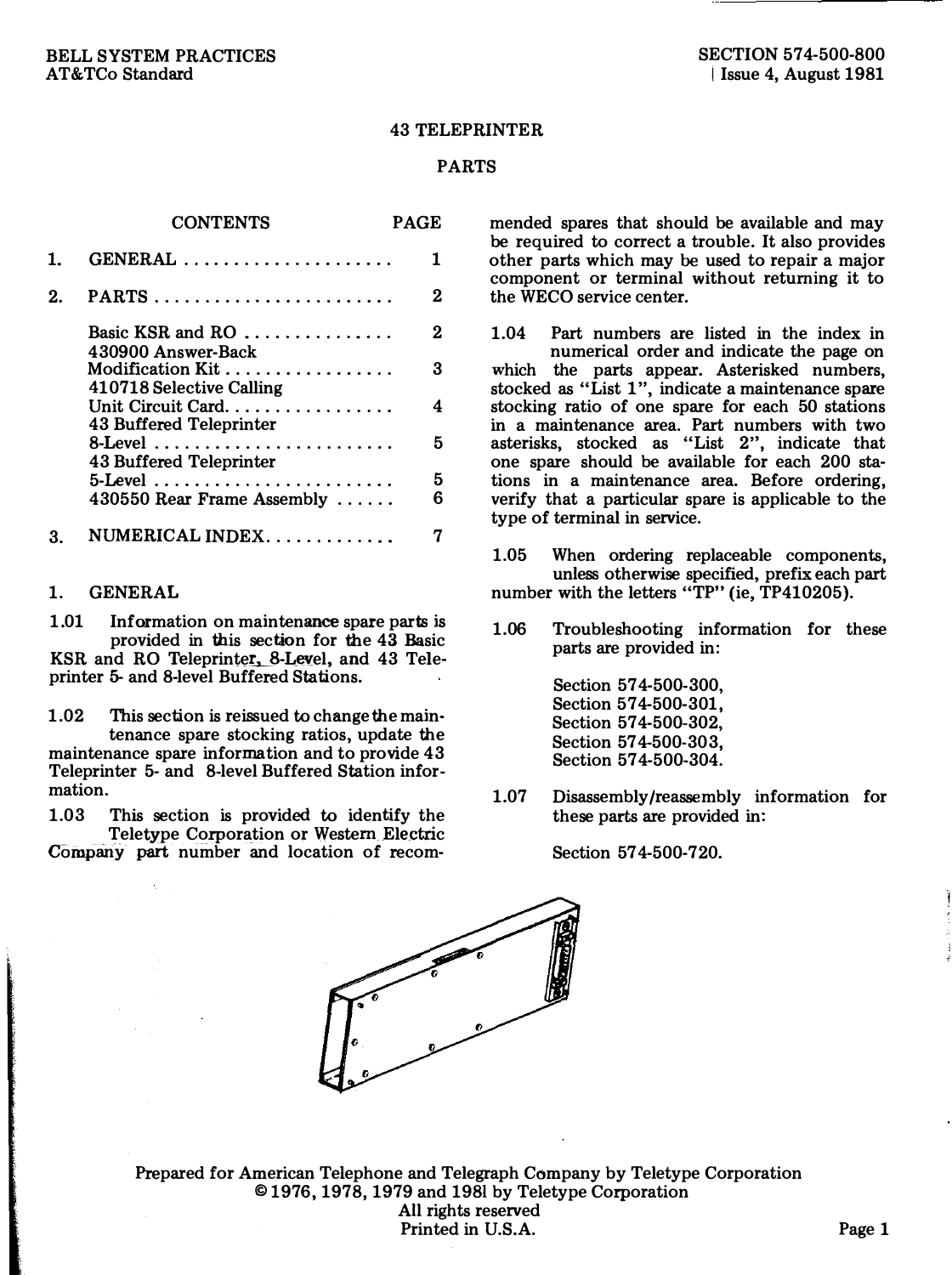2. PARTS



43 RO- Sprocket (Pin) Feed

4310AAA



43 RO- Friction Feed

4310AAE



 $43$  KSR  $-$  Sprocket (Pin) Feed

4320AAA



43 KSR - Friction Feed

4320AAE



43 Buffered Terminal - Variable Tractor Feed

4340BZJ



 $43$  Buffered Terminal  $-$  Friction Feed

# 4240BZD or 4340BZD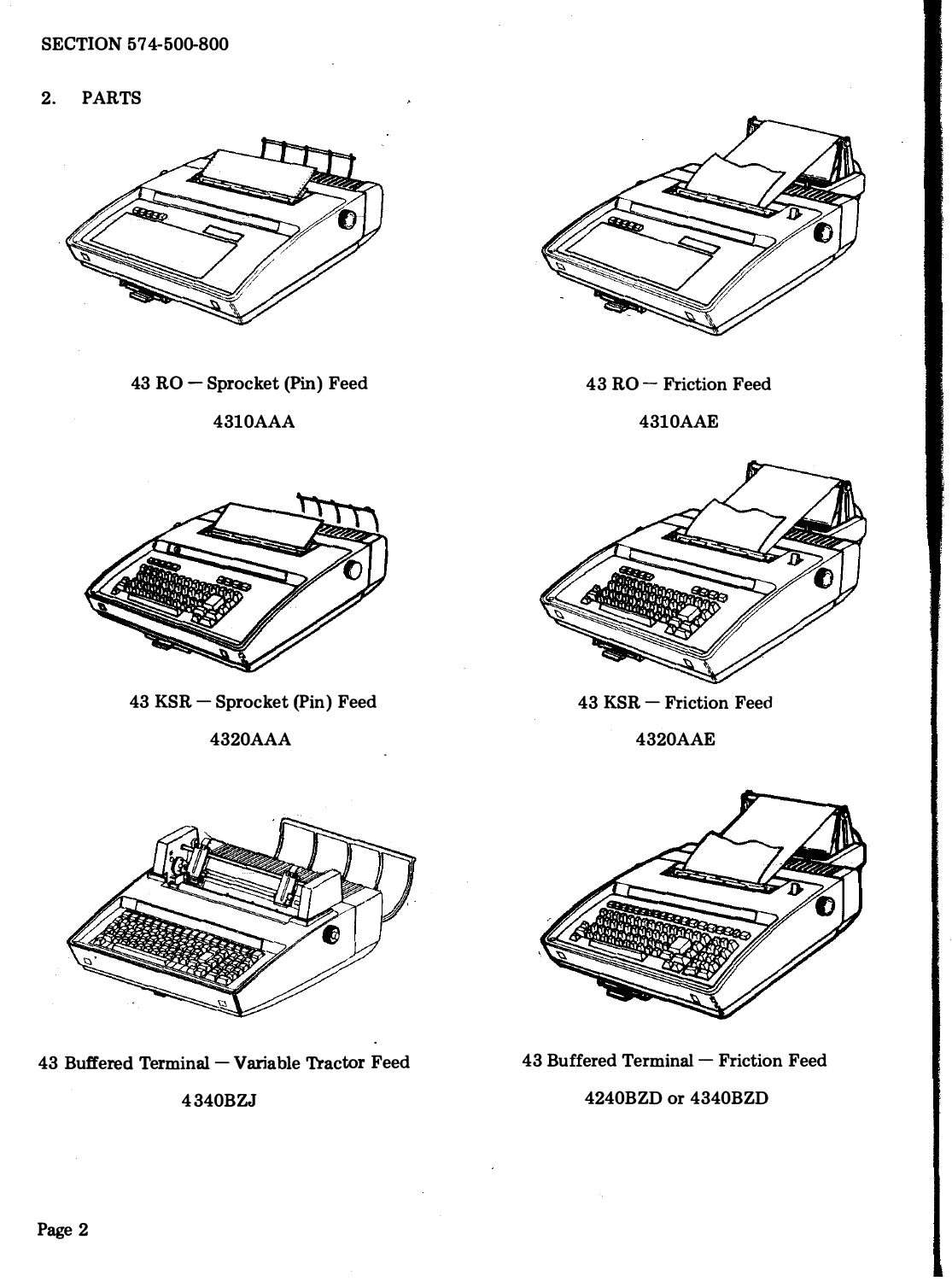## Basic KSR and RO Teleprinters

la de la compagnie de la compagnie de la compagnie de la compagnie de la compagnie de la compagnie de la compa

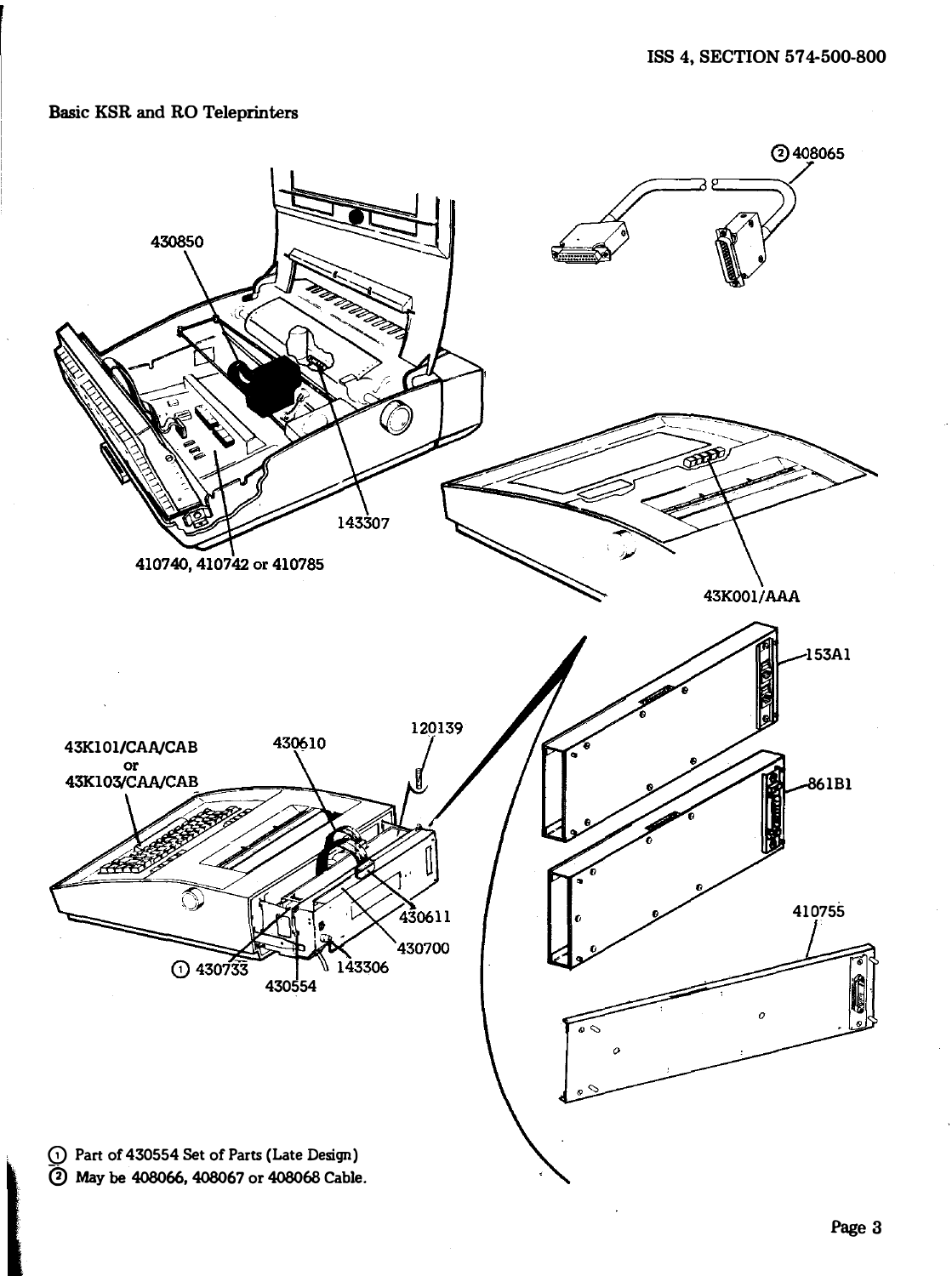### SECTION 57 4-500-800





Selective Calling Unit Circuit Card

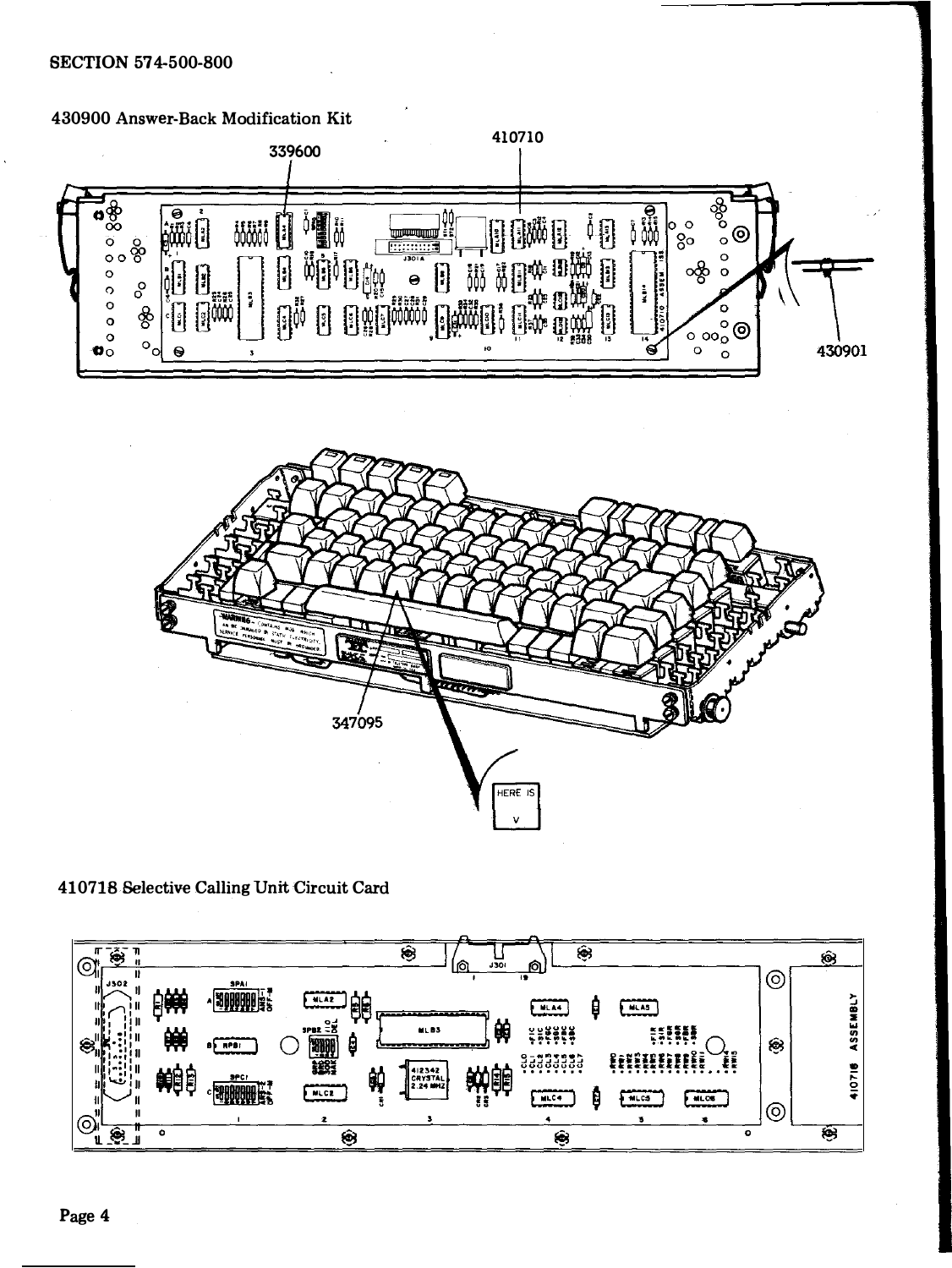### $43$  Teleprinter  $-$  8-Level Buffered





43 Buffered Teleprinter $-$  5-Level



0 Part of 43FG110/BA/Ol, 43FG210/AA/Ol or 43FG210/BA/01





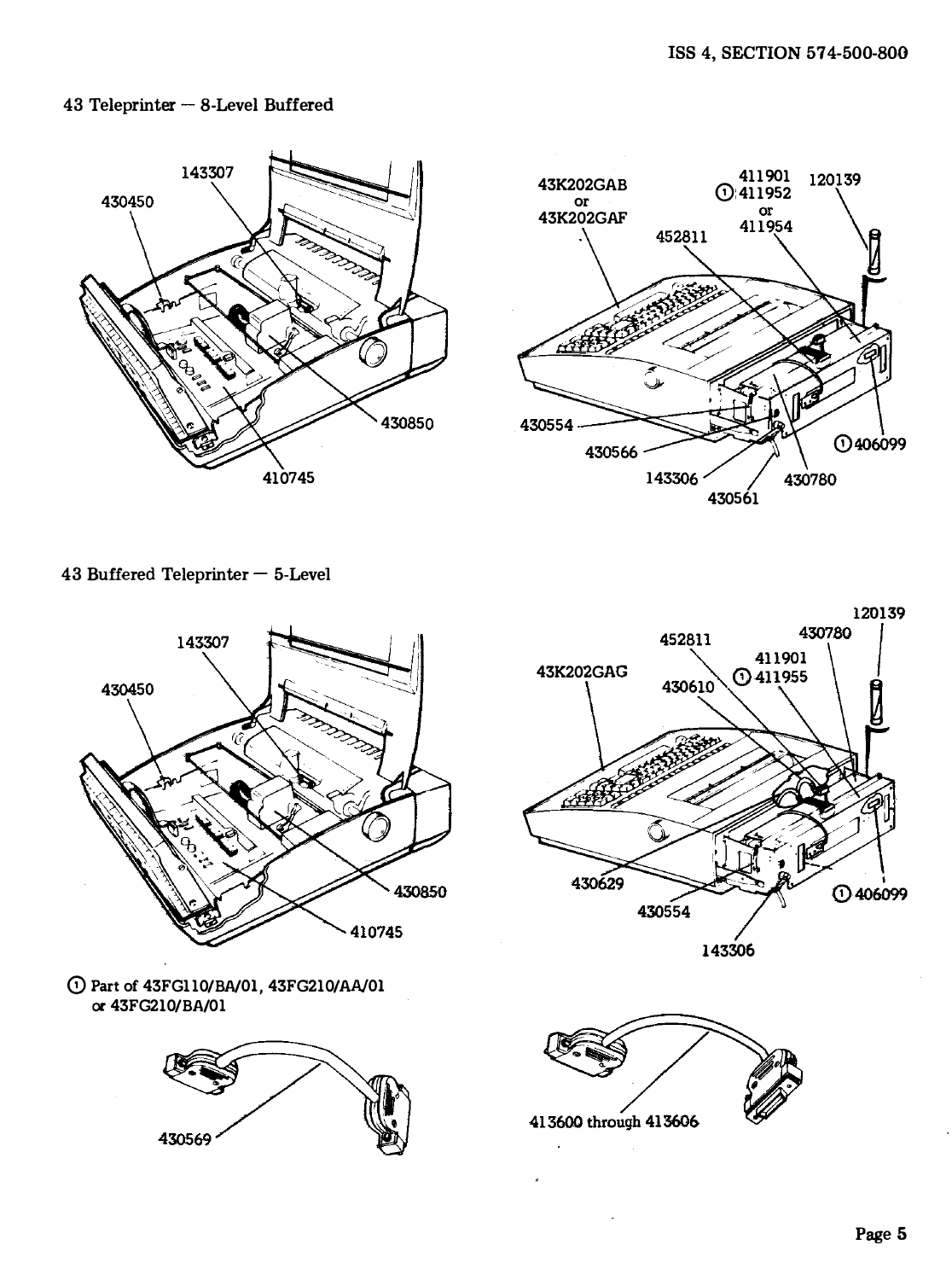l,

## 430550 Rear Frame Assembly



J.